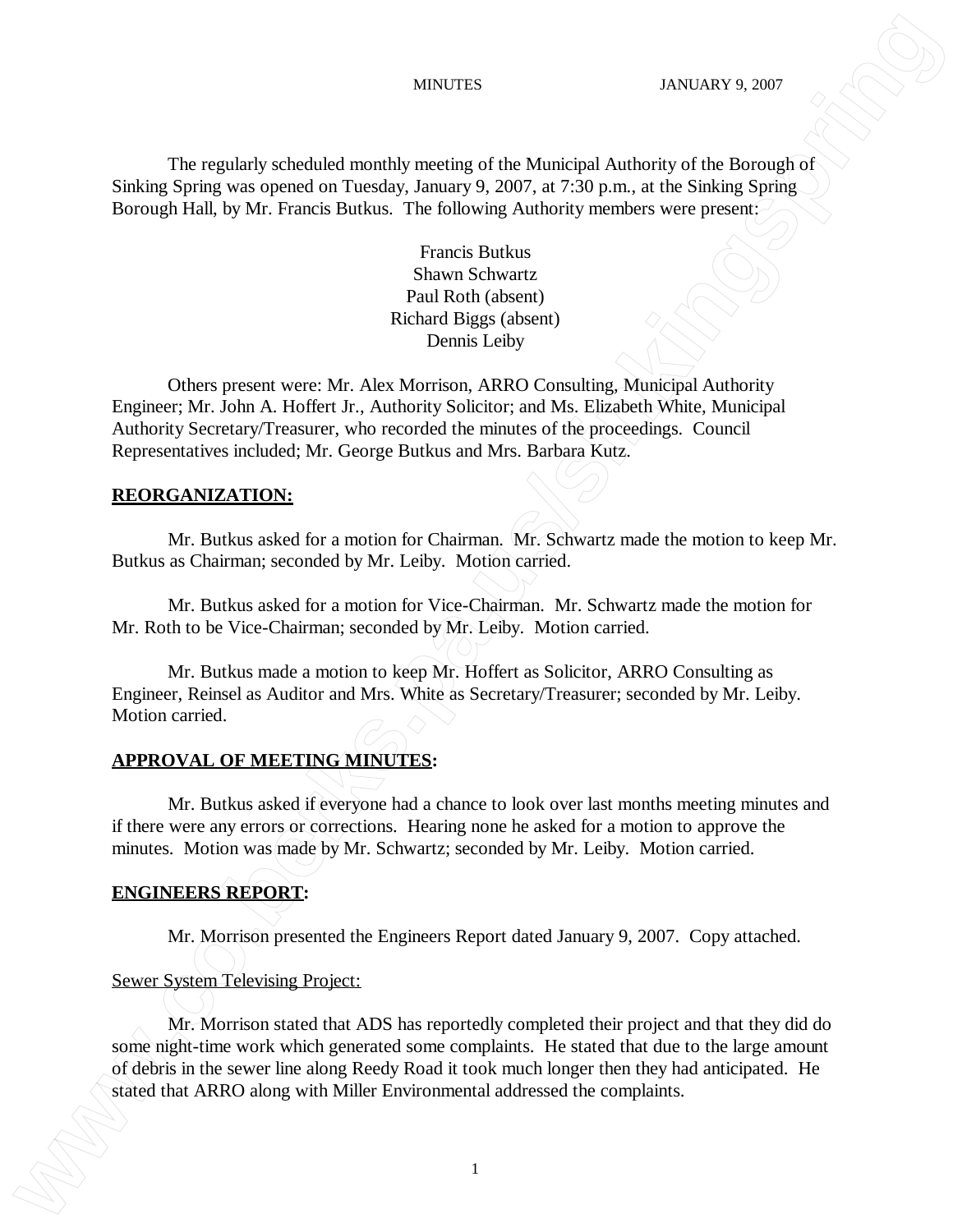## **ENGINEERS REPORT: (Cont.)**

Mr. Morrison mentioned that Miller Environmental is still going to check on the missing bolts.

Mr. Morrison stated that ADS, with out asking or informing anyone, plugged the line to do some televising. He stated that when they pulled the plugs a large amount of flow went down to the sewer plant and pushed the sludge from the final clarifier to the chlorine tank. He stated that there was no discharge to the creek so there was no problem with that but mentioned that it did create some extra work for the staff at the sewer plant. Mr. Morrison mentioned that a letter was sent to ADS informing them that if there are any additional charges from Miller Environmental due to their actions the Authority will consider charging that against their contract. seconded by Architects **EVALUATION** (Seconds by Mr. Schwartz. 1987)<br> **EVALUATION EXECUTES** (Seconds from Million Construction carried to sell pring on check can be mixing<br>
to second by Architects and the Million Constrain

Mr. Morrison mentioned that ADS did submit a pay application which is currently under review.

## Mountain Home Road Sanitary System Additions Project:

Mr. Morrison mentioned that they are still working on the right-of-way agreements. He stated that there are two (2) here tonight for execution by the Authority. He mentioned that a revised agreement has been sent to Mr. Guitieri and that we are still waiting for the Lincoln Plumbing agreement to be returned.

#### Hydraulic Model:

Mr. Morrison mentioned that the Hydraulic Model Draft Report was submitted at the last meeting and stated that if there are any questions we could go over it. He also mentioned that we should still have a workshop meeting with some of the Authority members that are familiar with the sewer system and also the operations staff from Miller Environmental to go over it.

#### Garage Masonry:

Mr. Morrison stated that this is a Borough issue and has been referred to their sewer committee to make a final decision.

#### Letters:

Mr. Morrison mentioned that ARRO received a letter from ADS regarding a time extension. He stated that it is his recommendation that the Authority grant the time extension and that he has four (4) copies of the change order extending the time for the Authority's signature if they agree. Mr. Leiby made a motion to grant the time extension and sign the change order;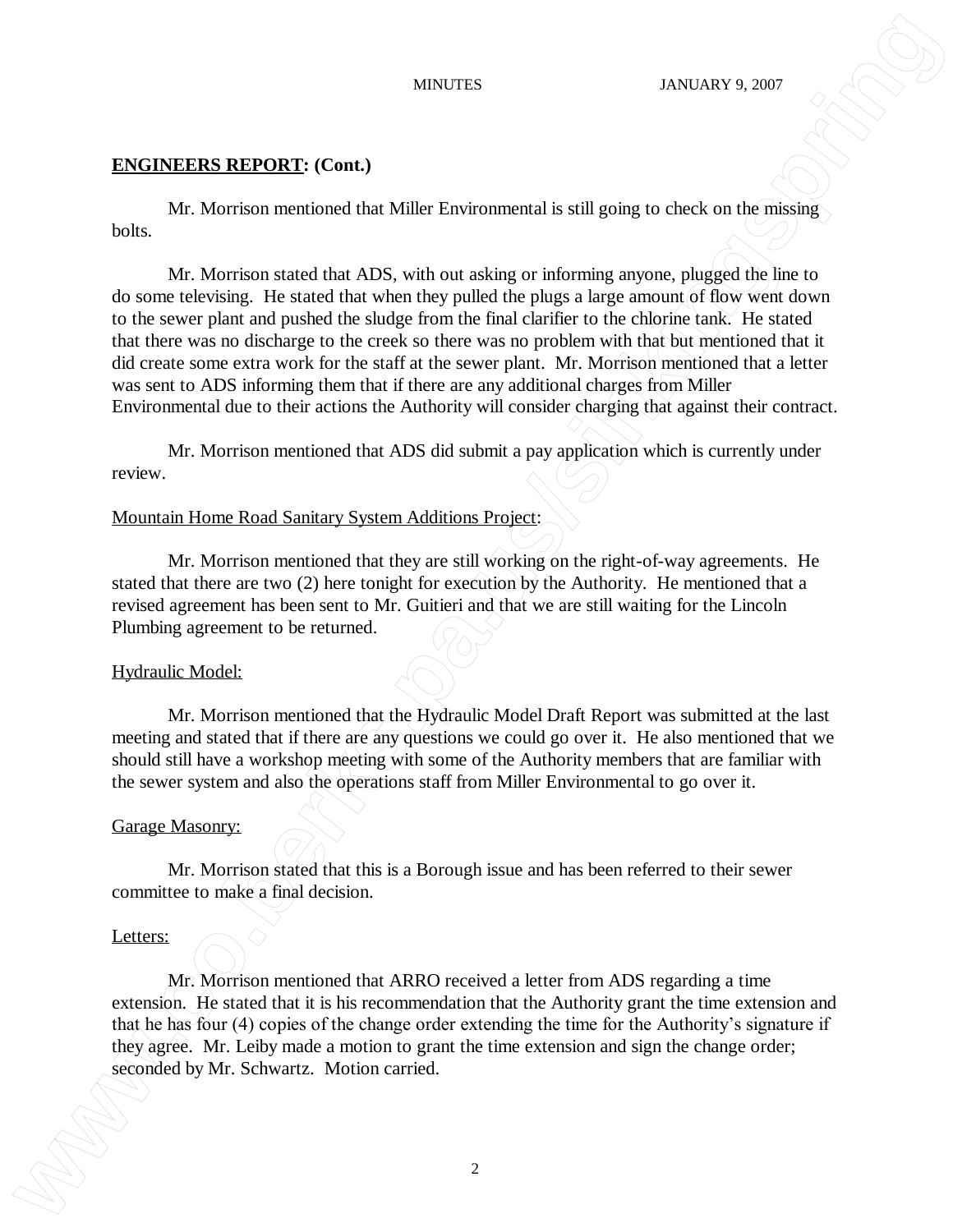## **ENGINEERS REPORT: (Cont.)**

Mr. Morrison stated that there is also a letter from EIMCO regarding the gear boxes for the EIMCO equipment. He stated that EIMCO is reporting that it is proprietary. Mr. Morrison mentioned that he talked to Mr. Hoffert and that he will review the letter and provide an opinion as to whether he concurs that it is proprietary.

Mr. Morrison stated that if it is proprietary then we would do it by purchase order and we would not have to go out for bid. Mr. Hoffert stated that the Authority would save about \$30,000.00 if we do not have to go out for bid.

# **MR. JOHN HOFFERT - SOLICITOR:**

Mr. Hoffert asked Mr. Morrison if Mr. Schneck had contacted him. He stated that Mr. Schneck would like to hook up to the sewer and is willing to do it all at his cost. Mr. Morrison stated that someone did call and that he wants to have one of his men go out there and walk the site. Mr. Morrison stated that there will be a line some what near there when we finish the Mt. Home Road Project.

Mr. Butkus stated that there is one of two ways that he could gain access to a line. He would either have to come down along Fritztown Road and tie into the lower manhole on the North side of Columbia Avenue or he would have to gain right-of-way across the Carpet Warehouse property and come out at the out grown shop on Mt. Home Road.

Mr. Morrison stated that Mr. Schneck could possibly put in a low pressure line and run a small diameter line over to our system. He mentioned thought that if DEP would not allow that to remain a private line we would not want to take responsibility for that long low pressure small diameter force main. He stated that if Mr. Schneck wants to approach DEP and ask if they will allow it and they say yes then it would be fine. He stated that if DEP will not allow it then Mr. Schneck would have to put in a conventional system which would be an eight inch line with manholes like you would normally see.

Mr. Butkus stated that he could see that as being a gravity line instead of a force main. Mr. Morrison stated that it could probably be a gravity line and that he will have one of his guys walk the site. Mr. Schwartz asked if that would go through Carpet Warehouse. Mr. Butkus stated yes and mentioned that it would be an advantage to Carpet Warehouse because they are not connected to sewer either. Mr. Morrison stated that if the line would be deeded over to the Authority then we could allow others to connect to it. He mentioned that there would probably need to be an agreement that if Mr. Schneck paid for it him self that if anyone else would want to comes **EXACUTERY:** Costs. **EXACUTERY:** Costs. **We are the contribute to the contribute to the contribute to the contribute to the contribute to the contribute to the contribute to the contribute to the contribute to the c**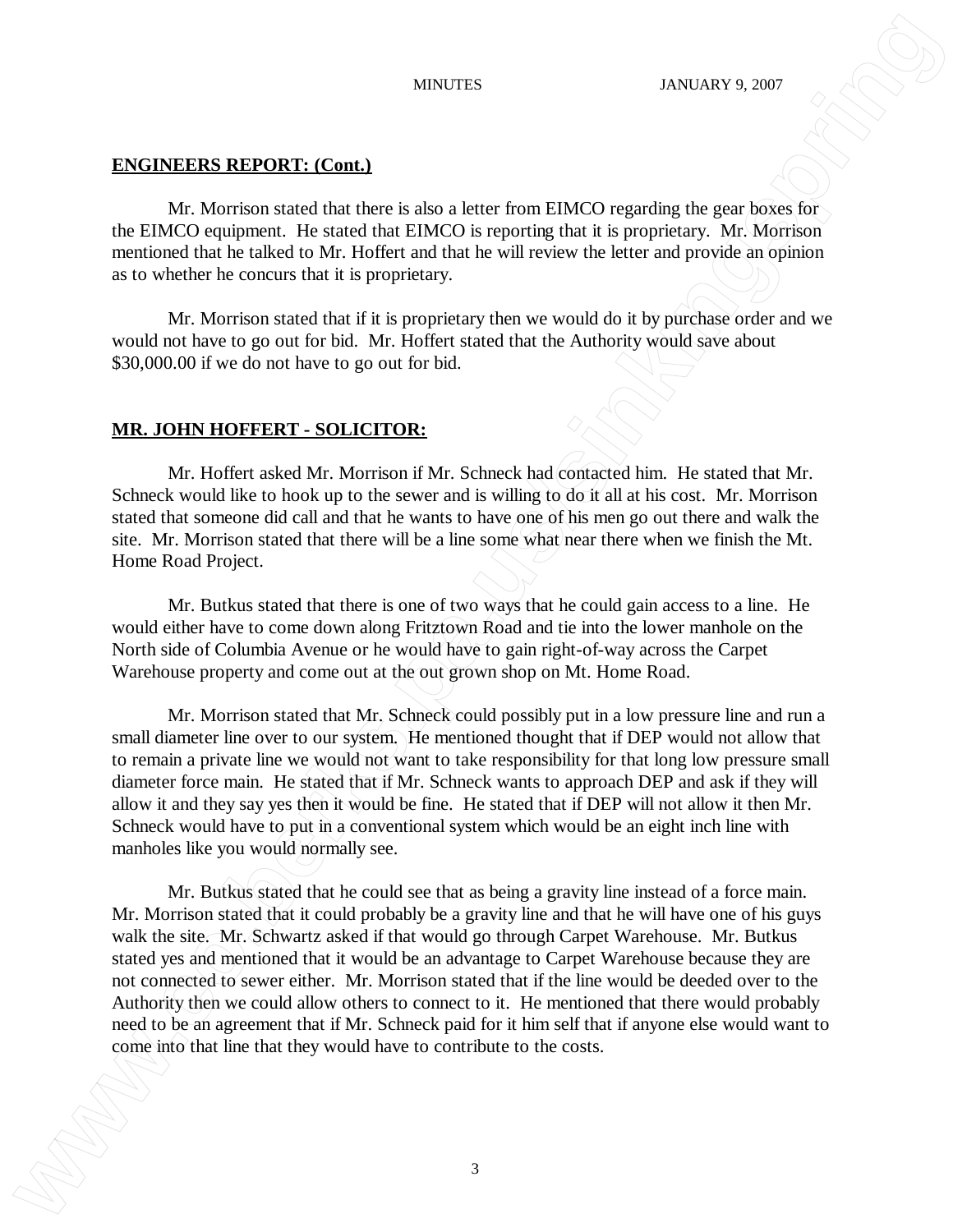## **MR. JOHN HOFFERT - SOLICITOR: (Cont)**

Mr. Hoffert stated that if engineering wise it is feasible and DEP has no issues then we can tell him that these are his options. Mr. Butkus asked who would approach DEP. Mr. Morrison stated that Mr. Schneck should get his own engineer and do the design and then we would look at it.

Discussion ensued concerning others on Columbia Avenue that may want to connect.

Mr. Butkus asked Mr. Hoffert if he would have an opinion on the EIMCO stuff for next month. Mr. Hoffert stated that he would have an opinion by tomorrow. Mr. Morrison stated that Mr. Hoffert will send him a letter, and mentioned that we had approval to proceed with the procurement documents so he will have them prepare a purchase order for the next meeting. He stated that the Authority can act on the purchase order in lieu of writing specs and bidding.

Mr. Hoffert stated that upon the request of the Authority, he sent a letter to Mr. Fitzpatrick advising him of the requirements of the Maintenance Reserve Fund. He stated that he has not heard from Mr. Fitzpatrick. Mr. Butkus mentioned that he had spoken with Mr. Fitzpatrick last Thursday night at the Council meeting and that Mr. Fitzpatrick stated that he was going to call Mr. Hoffert on Friday. Mrs. Barbara Kutz stated that she received a copy of a letter from Mr. Fitzpatrick by e-mail today that was addressed to Mr. Hoffert. Mr. Hoffert stated that he has not received it as of yet. Mrs. Kutz showed the e-mail to Mr. Hoffert. Mr. Hoffert noted that it was a draft copy and stated that maybe Mr. Fitzpatrick wanted someone to review it before he sent it to him and gave the copy back to Mrs. Kutz. Mr. Hoffert stated that as soon as he receives the letter he will review it and get back to the Authority. studies of the matter of the matter of the matter of the matter of the matter of the matter of the matter of the matter of the matter of the matter of the matter of the matter of the matter of the matter of the matter of t

Mr. Hoffert mentioned that, as was discussed earlier, he sent out the updated right-of-way agreement and that we have two back for the Authority to execute tonight. He stated that as soon as he gets the other two in he will send them to Ms. White. He mentioned that the Authority may want to authorize the Chairman and Secretary to execute them as soon as they come in instead of waiting until the next meeting. Mr. Butkus made the motion; seconded by Mr. Leiby to approve the Chairman and Secretary to execute the agreements when they come in. Motion carried.

## **FRANCIS BUTKUS - CHAIRMAN:**

Mr. Butkus mentioned that at last months meeting we discussed possibly adding another clarifier at the treatment plant. Mr. Morrison stated that it will be part of the study. Mr. Butkus asked how long the study will take. Mr. Morrison stated that it will take at least until the next meeting and possibly the next. He stated that Mr. Ritter, who helped with the previous two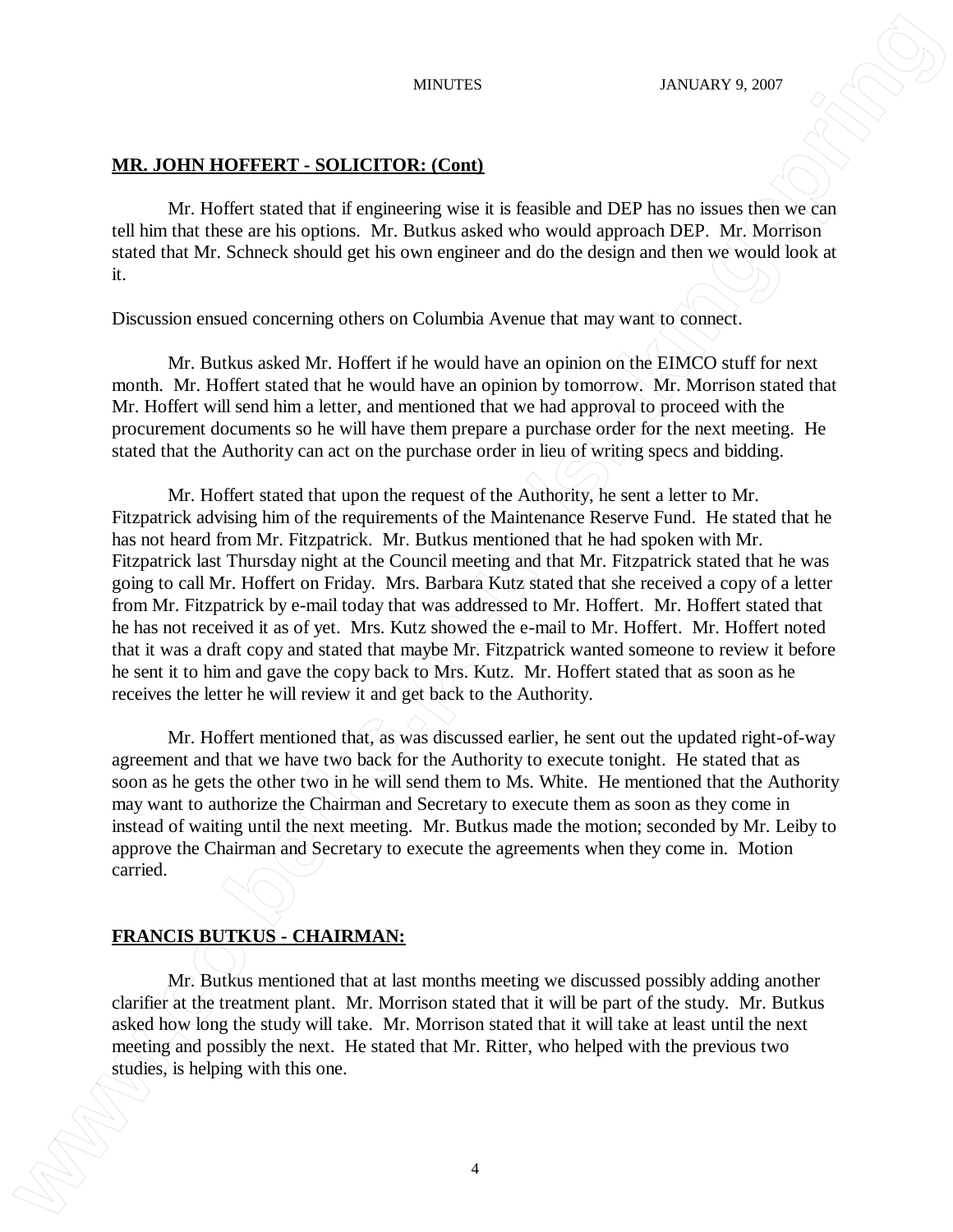## **FRANCIS BUTKUS - CHAIRMAN:**

Mr. Butkus asked Mr. Morrison if he and Mr. Schlott Jr. were working on the wish list together of what we really need at the plant and what would be nice to have. Mr. Morrison stated that Mr. Schlott is working on some of the maintenance things that might be added to it. He stated that we already know and can get started on the big items like the screenings, solids handling, and the extra clarifier. He mentioned that some of the other stuff the Borough is still working on. He stated that they will do the study and bring it all back and lay it out to show what can be added and prioritize things.

Mr. Butkus asked if the plant had expanded to another 1 mgd, would the chlorine tank have been enlarged or would it have been of sufficient capacity to handle things. Mr. Morrison stated that if we made the plant much bigger we were looking into going to UV, so the tank would have been big enough to add UV but it would not have been big enough to provide the contact time needed to stay a chlorine contact tank. He stated that you could fit the UV light bulbs in it and get the disinfection you needed but you would have had to expand it if you wanted to stay with chlorine. Mr. Morrison stated that the UV is very expensive and he would not do it under this minor upgrade if we are only trying to get 100,000 or 200,000 gpd. He stated that the premise they are doing the process on is based on what can we get in additional capacity with out adding another ditch. He stated that since we are going it more or less alone and we don't have any big players we didn't want to add another ditch and go to that big expense until somebody steps up. He stated that we can revisit it if somebody comes in and says that they want another 500,000 gpd because that would change the whole story.

Mr. Butkus mentioned that our capacity at the plant is about all spoken for and we don't have much free board. He mentioned that we have 75,000 gpd capacity in Springs plant that we can use if we have to. He mentioned the application from the school district for 35,000 gpd and that in his opinion, at this time, we could not and should not entertain that idea because we do not have the room. He stated that any expansion would be in 500,000 gpd increments and asked Mr. Morrison if that was correct. Mr. Morrison stated that if we were to expanded the plant significantly it would be in 500,000 gpd increments. He stated that we basically have two oxidation ditches which have a capacity of 500,000 gpd and that gives you 24 hour a day hydraulic retention time so if you add one more ditch it would basically be 500,000 gpd. He stated that what we are talking about right now is a re-rate with a minor expansion to see what we can press out of the existing ditches and see if we can't get a little above 1 mgd. He stated that there is not guarantee that we can get anything above it but we are going to go through the study and revisit with EIMCO. Mr. Morrison stated that he is confident that we can get some but we have the state of the state of the state of the state of the state of the state of the manufacturer. The state of the state of the state of the manufacturer. The manufacturer is the manufacturer of the manufacturer is the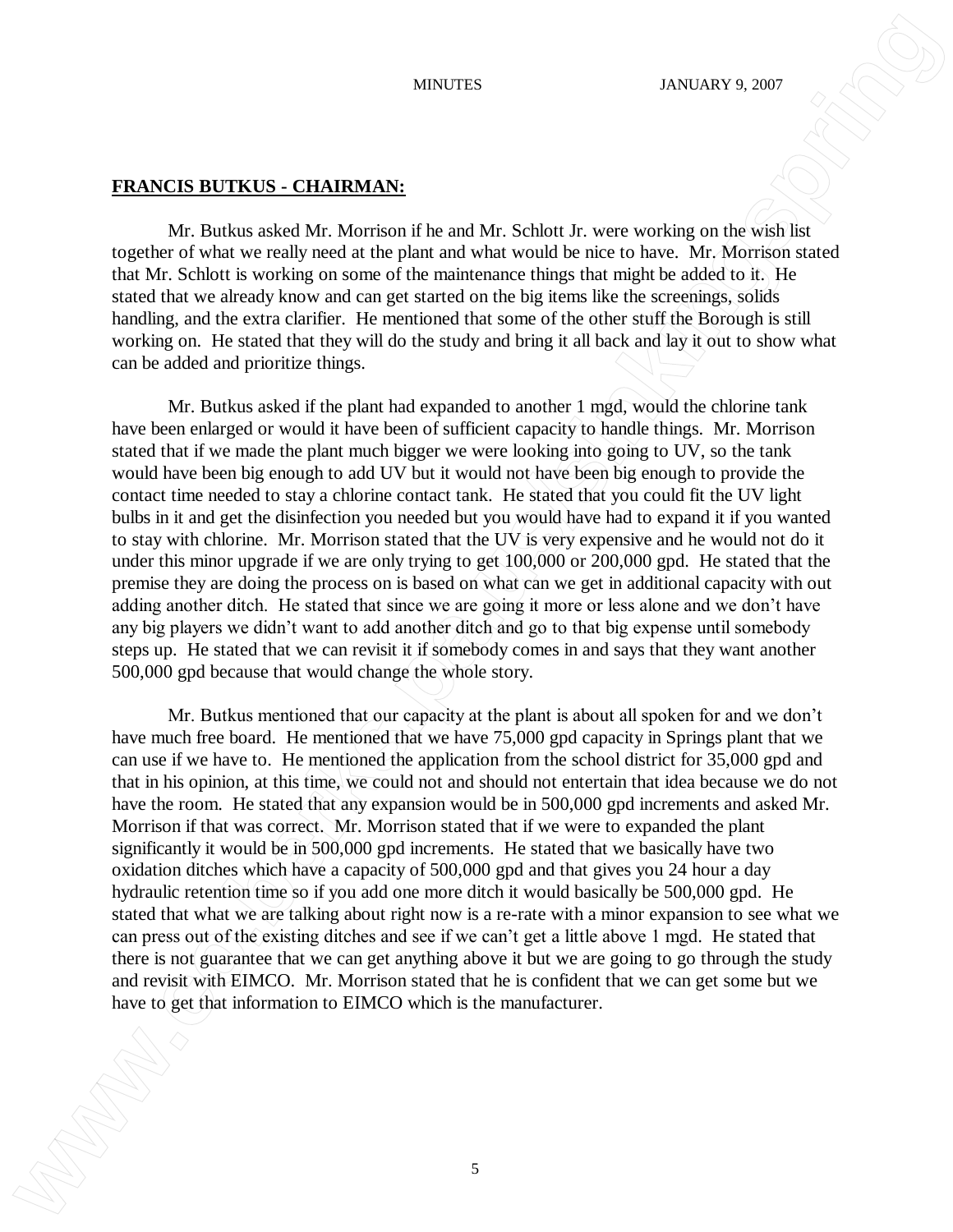## **FRANCIS BUTKUS - CHAIRMAN:**

Mr. Butkus stated that at this time we could not in good conscience approve the request from the school district. Mr. Morrison stated not with out going through the study. He also mentioned that they would probably have to participate in this little expansion, because we are still going to build something. Discussion ensued.

Mr. Leiby asked if we ever sent the letter to Lower Heidelberg stating that we got the letter from the school district requesting capacity. Mr. Hoffert stated that it may have slipped through the cracks and stated that he would check on it tomorrow and if it was not sent out he would send it out right a way. Mr. Leiby asked Mrs. Reifsnyder, a representative from Lower Heidelberg that was in the audience, if they had received a letter. She stated that she did not know and that she would have to check with Mr. Scull EXAMELY **EXAMEDIATE CONDUCTER**<br>
NET USE CONDUCT THE CONDUCT CONDUCT CONDUCT CONDUCT CONDUCT CONDUCT CONDUCT CONDUCT CONDUCT CONDUCT CONDUCT CONDUCT CONDUCT CONDUCT CONDUCT CONDUCT CONDUCT CONDUCT CONDUCT CONDUCT CONDUCT C

Mr. Hoffert asked Mrs. Reifsnyder who their new solicitor was. She stated that it was Mr. Christopher Hartman of Hartman Hartman Howell.

### **APPROVAL OF BILLS:**

Mr. Butkus stated that we have four bills from ARRO Consulting totaling \$5,211.65. Motion was made by Mr. Schwartz to pay the bills; seconded by Mr. Leiby. Motion carried.

Mr. Butkus stated that the bills from ARRO in regards to the Paolo Brutto Subdivision should be reimbursable. Mrs. White stated that she would bill Mr. Brutto for those amounts.

Mr. Butkus stated that we have one bill from Mr. Hoffert for January '07' services for \$250.00. Motion was made by Mr. Leiby to pay the bill; seconded by Mr. Schwartz. Motion carried.

Mr. Butkus stated that we have a bill for \$290.00 from Ms. White for services rendered for December 2006. Motion was made by Mr. Leiby to pay the bill; seconded by Mr. Butkus. Motion carried.

# **TREASURER'S REPORT:**

Mr. Butkus asked if everyone had received a copy of the Treasurer's Report dated January 9, 2007 and if anyone had any questions. Hearing none he read the Treasurer's Report and asked for a motion to accept. Motion was made by Mr. Schwartz to accept the Treasurer's